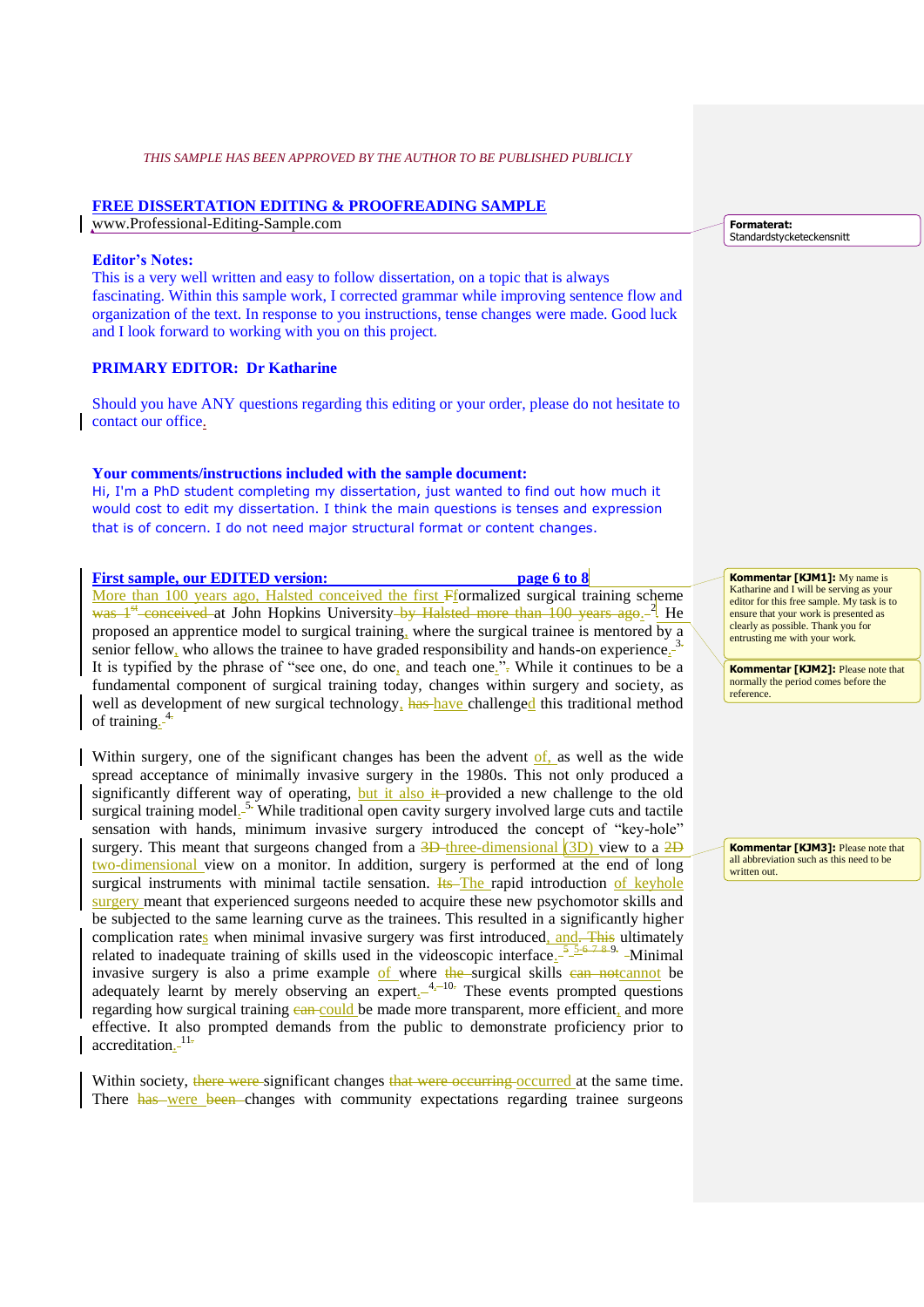"practicing" on real patients.<sup>[12]</sup> This is was reflected in a higher demand of healthcare with a lowered tolerance of medical errors and a high rate of medical litigation cases. It is was also suggested that it is an ethical imperative that patients are protected and not used as a convenience to training. 13. Reports published on medical errors, suggested that better training with more objective assessment would be the key to reducing medical errors $1^{4,-15}$ . Public hospitals are increasing populated by patients with serious and complex surgical problems that often require skills of an expert surgeon.  $I_{6,-17}$ . While at the same time, the more elective standard patients are often shifted to the private sector, where they are "protected" from trainees<sub>-</sub><sup>18</sup>. With an aging population, there are an increasing number of trainees are being trained to cope with the increased demands. While there is an increase in the number of trainees, the health care system is increasingly demanding more service components from their staff at the expense of educational opportunities $1^{19}$ ,  $20^{\circ}$ . This combined with the safeworking hours initiatives meant a dramatic reduction in training opportunities for trainees.<sup>4,15,</sup> The current training system stills evolves around the Halsted apprenticeship model. which relies on sufficient volume and variety of patient encounters during residency to achieve proficiency $1^{15}$ . Unfortunately these encounters are based on random opportunities in case loads of different hospitals $2^{22}$ . This gives a significant variability of educational content provided to trainees leading to minimal uniformity in training $2^{3}$ . To address this variability, all surgical specialties generally now accept logbooks of procedures performed by the trainee are now generally accepted in all surgical specialties. However, certain studies have found that proficiency is not necessarily a function of number of procedures performed but related to more fundamental principles of surgical education.<sup>24.</sup> This is also reflected in tThe variability of recommendation of different international bodies in dealing with minimum case number required for competency also reflects this.

To train as a surgeon, there is both knowledge transfer, as well as psychomotor skills acquisition. While knowledge can be learned from didactic teaching and books, skills acquisition relies heavily on practice. While some might argue that technical skills only make up 25% of a successful operation.<sup>25,</sup> a successful outcome ultimately still depends on a solid execution of the operation. Experienced surgeons are able to predict worse postoperative outcomes based on technical facts alone<sup>26</sup>. In the current training program, surgical skills acquisition is still very much based in the operating room (OR) on real patients. While this is the ultimate arena to which training surgeons are expected to hone their skills $_{4}$ <sup>4</sup>; it is an expensive and inefficient classroom for novice trainees.<sup>27.</sup> Learning in the OR comes at a considerable cost, ; there are not only are there prolonged operating times but also in increased complication rates, longer hospital stays, suboptimal long term results, and patient dissatisfaction. The annual cost of training residents in the OR has been estimated at US\$53 million  $\overline{US}$ -per year in 1997<sub>-</sub><sup>-28.</sup> From an educational perspective, OR is also a poor venue for training. This is because the OR is primarily there for patients. Mistakes are poorly tolerated and it is a stressful environment with time pressure to complete the list on time<sub>s</sub><sup>29</sup><sup>28</sup><sup>27-29</sup>. The surgical mentor may not be a good instructor and the technical requirement may be above or below the learner's abilities. The progress or sequence of operation can note annot be altered, nor procedure repeated for more standardized educations.<sup>27</sup>

In addition to external factors that places stress on the trainees, the performance of surgery  $\frac{1}{2}$ selfitself has many facets to be grasp by a trainee has to grasp. In 2005, Gallagher eloquently outlined The the difficulties of learning surgery, was eloquently outlined by Gallagher in 2005 where he outlined an educational psychology point of view to learning in surgery.<sup> $-6$ </sup> His He stressed the idea of attention, which he defined as the ability to concentrate mentally, and introduced the idea of attentional capacity threshold. It is well known in cognitive psychology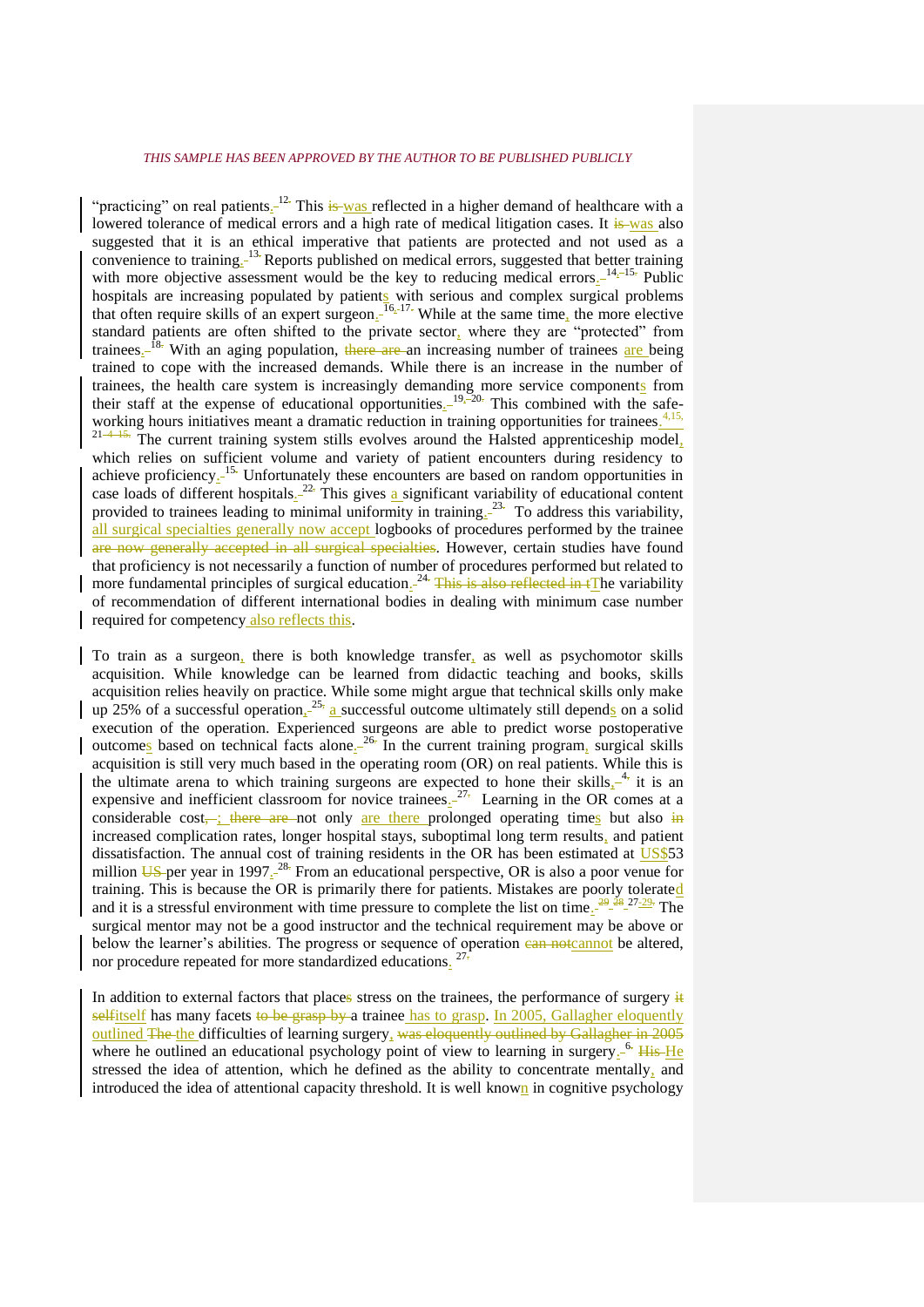that humans have a limited attention capacity and working memory $1^{30}$ . Earlier work with Miller in 1956 suggested that working memory capacity is limited and able to hold only seven plus or minus two items.<sup>31</sup><sup>-</sup> Gallagher suggested that during an operation, a trainees would devote more of his attentional capacity towards the basic knowledge and psychomotor skills needed to actually performed the surgery. This means that they would have less attention capacity towards learning and even less to the higher cognitive ability that separates experts from novices, which are judgment, surgical planning, and error avoidance. Thus, the major difference between a trainee and an expert is that the expert has already automated the basic knowledge and psychomotor skills, allowing them to have more increased attentional capacity to devote to other aspects of surgery. This theory is closely related to a well documented welldocumented theory in cognitive psychology –, which is the cognitive load theory. Cognitive load is a term that refers to load on working memory during problem solving, thinking, and reasoning<sub>-</sub><sup>30.</sup> In 1988, John Sweller defined Cognitive cognitive load theory was defined by John Sweller in 1988 whereand he proposes proposed that optimum learning occurs when the load on working memory is kept to a minimum to facilitate the changes in long term memory.  $32$ . There are 3three main types of cognitive load: The intrinsic cognitive load, which is related to the problem it selfitself and can not cannot be changed, in the germane cognitive load, which is related to the learning; and the extraneous cognitive load, which does not contribute to learning and  $\frac{a}{re}$  is related to the instructional design.<sup>30</sup> The aim of an educational tool is to decrease the extraneous cognitive load and to increase the germane cognitive load. Cognitive load theory gives a framework to design educational tools and helps to explain why at the early stages of surgical training, learning is difficult in the operating theatre environment.

The confluence of the factors mentioned above has lead to the provision of technical skills training for surgical trainees outside the operating theatres and separation of technical training from clinical service provision especially in the early stages. Teaching outside the OR has was been-considered as early as 1962 in Canada<sup>-33</sup>. In the United States (US)A, psychomotor skills training was recognized by orthopedic surgery in the mid-1960s.<sup>34</sup> In England, various skills workshops were developed in the mid-1970s to foster the art of surgery.<sup>35.</sup> In 1998, Rosser et al. in 1998 showed that residents and experienced surgeons couldean be taught to suture as well as experienced surgeons in a  $2$ -two and half $\frac{1}{2}$ -days program, and once again emphasized the importance of basic skills training outside of the OR. 36.

#### **Second sample, our EDITED version: page 18 to 19**

The CSIRO temporal bone simulator was made with collaborative efforts from the University of Melbourne and the CSIRO. Its software and hardware platform has been extensively described in the literature<sup>88, 89</sup> Essentially, its interface consists of a user wearing 3D shutter glasses looking at an image that is projected on to a silvered mirror. They see a 3-D representation of the human temporal bone, which the user can interact with using  $\frac{two2}{2}$ virtual instruments $\frac{1}{2}$ , the virtual drill and the virtual sucker irrigator. These virtual instruments are haptically-rendered 3-D pointing devices, with six degrees of freedom and three degrees of force feedback (PHANTOM Premium 1.5, SensAble Technologies). The computer produces the 3-D volumetric bone model and calculates the positioning of the pointing devices. When the tip of the pointing device is in contact with the virtual bone model, it then sends a signal into the phantom device and provides resistance within the pointing device; thus, giving the user a sense of feeling the bone. Thus, this VR simulation has not only  $\frac{3}{2}$ dimensional<sub>3</sub>D, two-two-handed simulation but also haptic or simulated tactile feedback.

The 3-D volumetric temporal bone model was reconstructed from CT-scans into wire-frame model with volumentric representation. It is manually segmented to produce key anatomical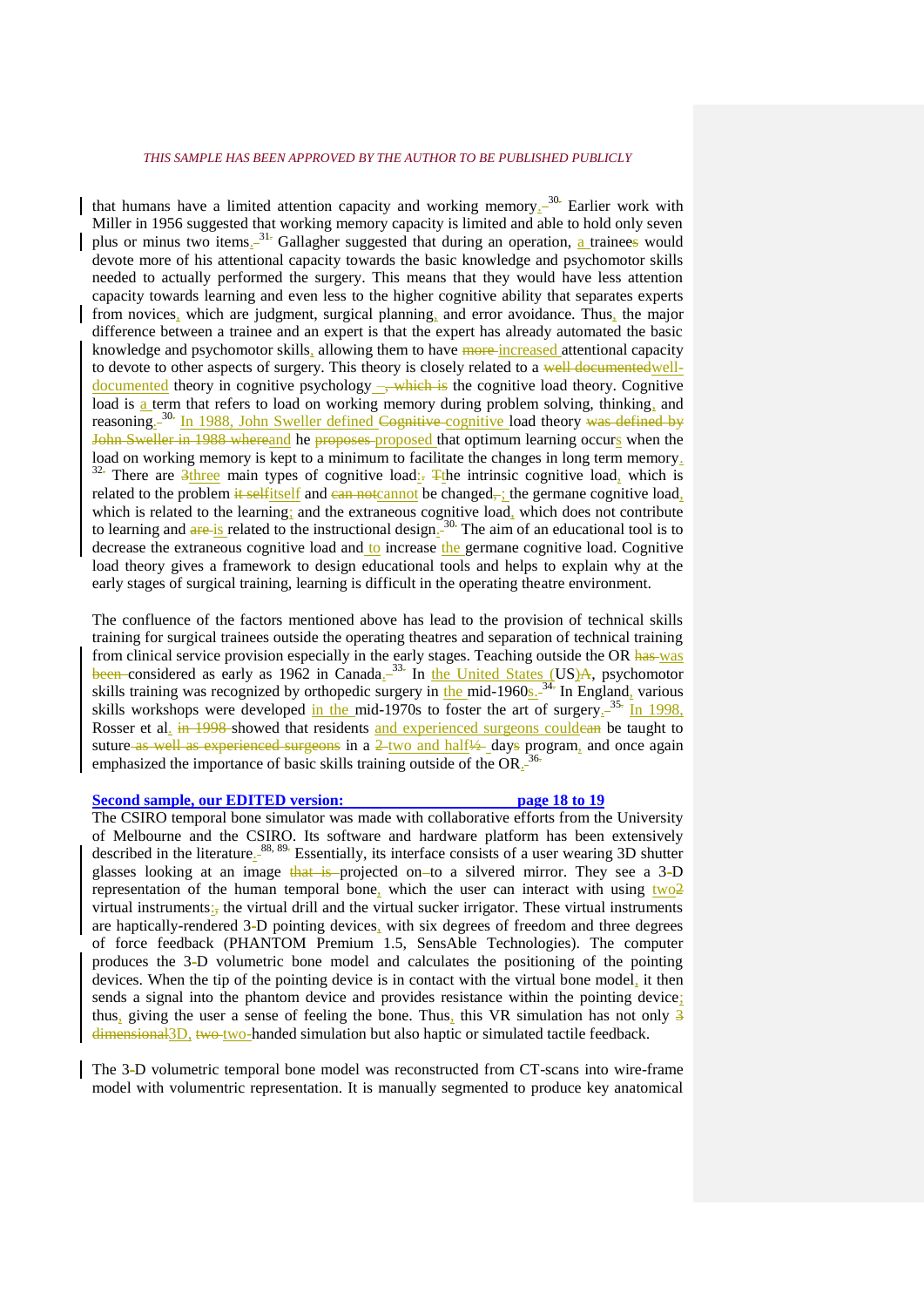landmarks, including the dura, sigmoid, facial nerve, ossicles, carotid artery, and labyrinth. It also includes the external ear canal skin and the tympanic membrane. These landmarks as As mentioned in the previous section, these landmarks are the critical to the performance of the mastoidectomy. The use of volumetric rendering (generation of an image based on calculation of entire volume) allows for more realistic interaction with entire volume of data was more realistic to simulate temporal bone drilling than surface rendering.<sup>90.</sup>

In addition to these visually accurate representations, there is also auditory feedback for the drilling sound, as well as facial nerve monitor for physiological feedback. Thus, users are "immersed" in a virtual environment, where there is visual input of the 3D model, auditory input, and tactile sensation using the haptic devices. While  $\frac{1}{k}$  is quite similar in its interface with the other temporal bone simulator mentioned in **previous sSection (PAGE XXX)**, it has a distinct advantage in that it can be networked over a local area network and so  $2$ -two simulators can be used simultaneously and the instructor on one simulator can demonstrate and teach the trainee on the other-simulator.<sup>85.</sup>

The University of Melbourne/CSIRO temporal bone simulator described above certainly has the necessary features to be a virtual reality simulator for temporal bone dissection. However, like many emerging technology, its features changes with the research requirements. Its evolution through the PhD candidature will be discussed in the study chapters **(pages XXX)**.

At the conclusion of this chapter, the necessity and benefits for VR simulation for surgery has have been outlined, the task (temporal bone dissection) to be simulated has been described, finally and the specification of the simulator has been summarized. In the next chapter, the key research hypothesis of this thesis will be discussed.

#### **First sample, your unedited version:**

Formalized surgical training scheme was 1<sup>st</sup> conceived at John Hopkins University by Halsted more than 100 years ago  $2$ . He proposed an apprentice model to surgical training where the surgical trainee is mentored by a senior fellow who allows the trainee to have graded responsibility and hands-on experience<sup>3</sup>. It is typified by the phrase of "see one, do one and teach one". While it continues to be a fundamental component of surgical training today, changes within surgery and society, as well as development of new surgical technology has challenge this traditional method of training  $4$ .

Within surgery, one of the significant changes has been the advent as well as the wide spread acceptance of minimally invasive surgery in the 1980s. This not only produced a significantly different way of operating, it provided a new challenge to the old surgical training model  $\frac{3}{2}$ . While traditional open cavity surgery involved large cuts and tactile sensation with hands, minimum invasive surgery introduced the concept of "key-hole" surgery. This meant that surgeons changed from a 3D view to a 2D view on a monitor. In addition, surgery is performed at the end of long surgical instruments with minimal tactile sensation. Its rapid introduction meant that experienced surgeons needed to acquire these new psychomotor skills and be subjected to the same learning curve as the trainees. This resulted in a significantly higher complication rate when minimal invasive surgery was first introduced. This ultimately related to inadequate training of skills used in the videoscopic interface  $5/67/89$ . Minimal invasive surgery is also a prime example where the surgical skills can not be adequately learnt by merely observing an expert <sup>4 10</sup>. These events prompted questions regarding how surgical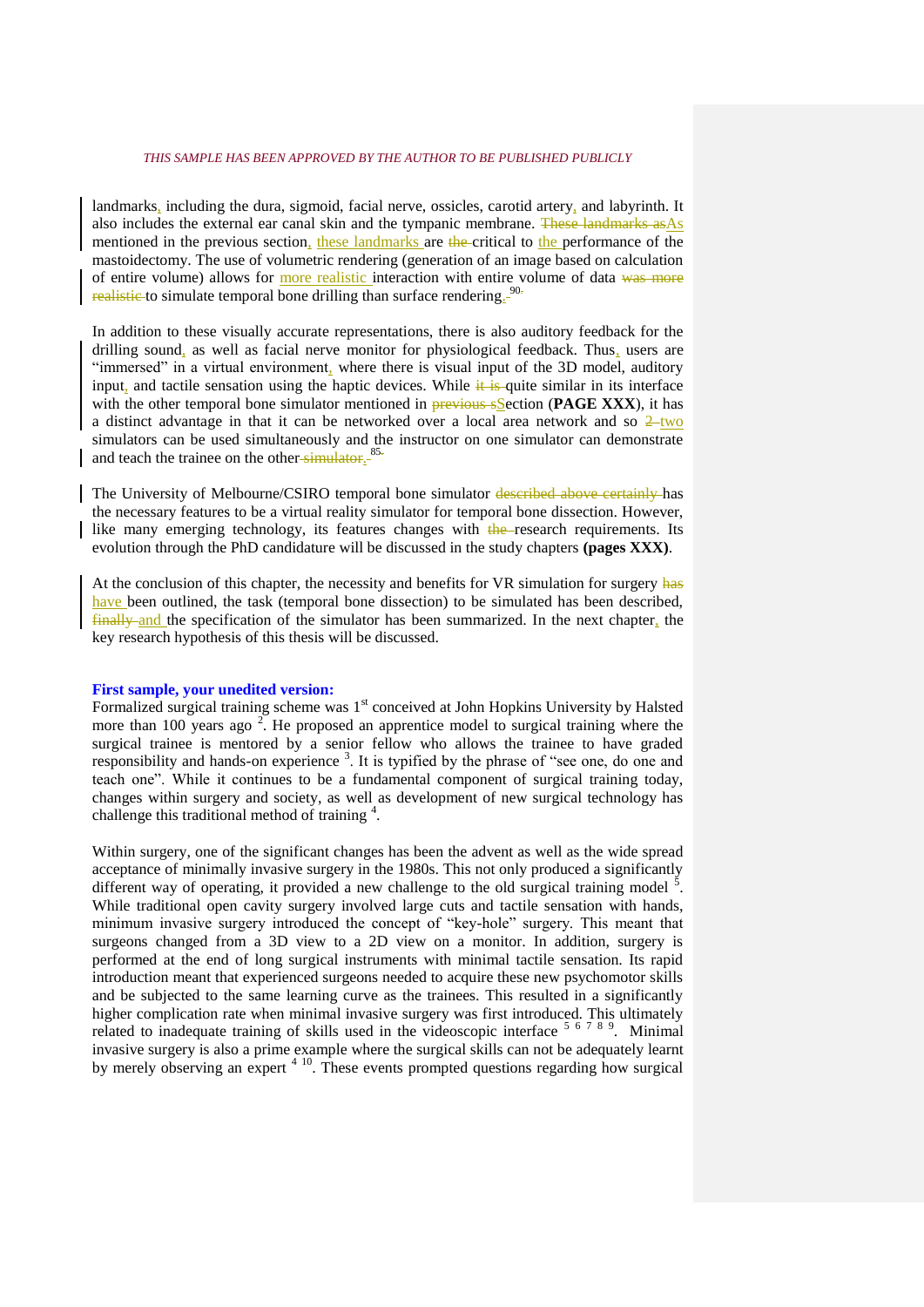training can be made more transparent, more efficient and more effective. It also prompted demands from the public to demonstrate proficiency prior to accreditation  $11$ .

Within society, there were significant changes that were occurring at the same time. There has been changes with community expectations regarding trainee surgeons "practicing" on real patients <sup>12</sup>. This is reflected in a higher demand of healthcare with a lowered tolerance of medical errors and a high rate of medical litigation cases. It is also suggested that it is an ethical imperative that patients are protected and not used as a convenience to training <sup>13</sup>. Reports published on medical errors, suggested that better training with more objective assessment would be the key to reducing medical errors  $14 \times 15$ . Public hospitals are increasing populated by patient with serious and complex surgical problems that often require skills of an expert surgeon  $16 \frac{17}{17}$ . While at the same time the more elective standard patients are often shifted to the private sector where they are "protected" from trainees  $18$ . With an aging population, there are an increasing number of trainees being trained to cope with the increased demands. While there is an increase in the number of trainees, the health care system is increasingly demanding more service component from their staff at the expense of educational opportunities <sup>19 20</sup>. This combined with the safe-working hours initiatives meant a dramatic reduction in training opportunities for trainees  $21 - 4 - 15$ . The current training system stills evolves around the Halsted apprenticeship model which relies on sufficient volume and variety of patient encounters during residency to achieve proficiency <sup>15</sup>. Unfortunately these encounters are based on random opportunities in case loads of different hospitals  $^{22}$ . This gives significant variability of educational content provided to trainees leading to minimal uniformity in training <sup>23</sup>. To address this variability, logbooks of procedures performed by the trainee are now generally accepted in all surgical specialties. However, certain studies have found that proficiency is not necessarily a function of number of procedures performed but related to more fundamental principles of surgical education  $24$ . This is also reflected in the variability of recommendation of different international bodies in dealing with minimum case number required for competency.

To train as a surgeon there is both knowledge transfer as well as psychomotor skills acquisition. While knowledge can be learned from didactic teaching and books, skills acquisition relies heavily on practice. While some might argue that technical skills only make up 25% of a successful operation  $25$ , successful outcome ultimately still depend on a solid execution of the operation. Experienced surgeons are able to predict worse postoperative outcome based on technical facts alone <sup>26</sup>. In the current training program surgical skills acquisition is still very much based in the operating room (OR) on real patients. While this is the ultimate arena to which training surgeons are expected to hone their skills  $4$ , it is an expensive and inefficient classroom for novice trainees  $27$ . Learning in the OR comes at a considerable cost, there are not only prolonged operating time but also in increased complication rates, longer hospital stays, suboptimal long term results and patient dissatisfaction. The annual cost of training residents in the OR has been estimated at 53million US per year in 1997<sup>28</sup>. From an educational perspective, OR is also a poor venue for training. This is because the OR is primarily there for patients. Mistakes are poorly tolerate and it is a stressful environment with time pressure to complete the list on time  $^{29}$   $^{28}$   $^{2}$ . The surgical mentor may not be a good instructor and the technical requirement may be above or below the learner's abilities. The progress or sequence of operation can not be altered, nor procedure repeated for more standardized educations<sup>27</sup>.

In addition to external factors that places stress on the trainees, the performance of surgery it self has many facets to be grasp by a trainee. The difficulties of learning surgery was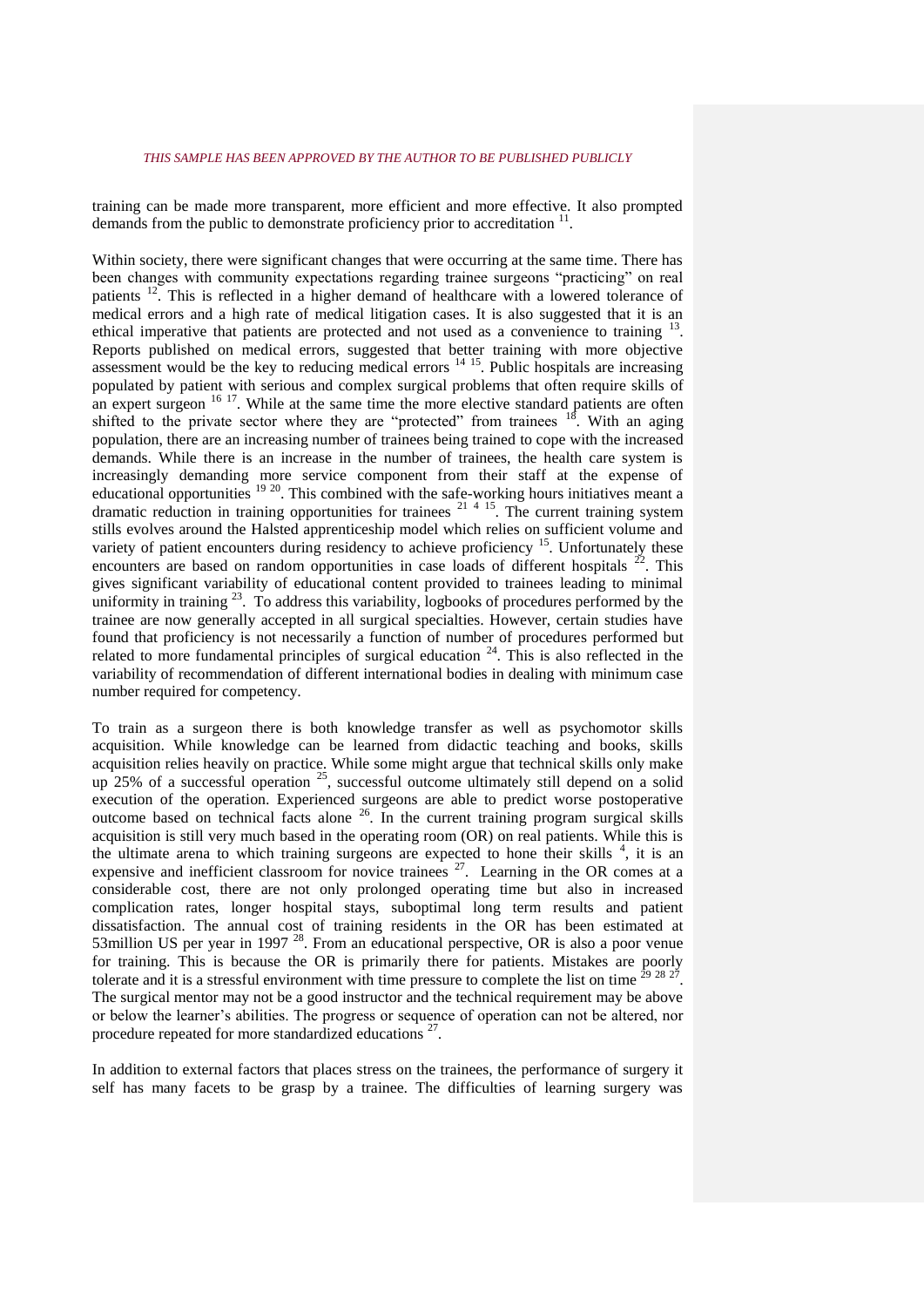eloquently outlined by Gallagher in 2005 where he outlined an educational psychology point of view to learning in surgery <sup>6</sup>. His stressed the idea of attention, which he defined as the ability to concentrate mentally and introduced the idea of attentional capacity threshold. It is well know in cognitive psychology that humans have a limited attention capacity and working memory <sup>30</sup>. Earlier work with Miller in 1956 suggested that working memory capacity is limited and able to hold only seven plus or minus two items <sup>31</sup>. Gallagher suggested that during an operation, trainees would devote more of his attentional capacity towards the basic knowledge and psychomotor skills needed to actually performed the surgery. This means that they would have less attention capacity towards learning and even less to the higher cognitive ability that separates experts from novices which are judgment, surgical planning and error avoidance. Thus the major difference between a trainee and an expert is that the expert has already automated the basic knowledge and psychomotor skills allowing them to have more attentional capacity to devote to other aspects of surgery. This theory is closely related to a well documented theory in cognitive psychology, which is the cognitive load theory. Cognitive load is term that refers to load on working memory during problem solving, thinking and reasoning <sup>30</sup>. Cognitive load theory was defined by John Sweller in 1988 where he proposes that optimum learning occur when the load on working memory is kept to a minimum to facilitate the changes in long term memory  $32$ . There are 3 main types of cognitive load. The intrinsic cognitive load which is related to the problem it self and can not be changed, the germane cognitive load which is related to the learning and the extraneous cognitive load which does not contribute to learning and are related to the instructional design <sup>30</sup>. The aim of an educational tool is to decrease the extraneous cognitive load and increase germane cognitive load. Cognitive load theory gives a framework to design educational tools and helps to explain why at the early stages of surgical training, learning is difficult in the operating theatre environment.

The confluence of the factors mentioned above has lead to the provision of technical skills training for surgical trainees outside the operating theatres and separation of technical training from clinical service provision especially in the early stages. Teaching outside the OR has been considered as early as 1962 in Canada<sup>33</sup>. In USA, psychomotor skills training was recognized by orthopedic surgery in mid-1960  $34$ . In England various skills workshops were developed mid-1970s to foster the art of surgery <sup>35</sup>. Rosser et al in 1998 showed that residents can be taught to suture as well as experienced surgeons in a  $2 \frac{1}{2}$  days program and once again emphasized the importance of basic skills training outside of the OR  $36$ .

# **Second sample, your unedited version:**

The CSIRO temporal bone simulator was made with collaborative efforts from the University of Melbourne and the CSIRO. Its software and hardware platform has been extensively described in the literature 88, 89. Essentially, its interface consists of a user wearing 3D shutter glasses looking at an image that is projected on to a silvered mirror. They see a 3-D representation of the human temporal bone which the user can interact with using 2 virtual instruments, the virtual drill and the virtual sucker irrigator. These virtual instruments are haptically-rendered 3-D pointing devices with six degrees of freedom and three degrees of force feedback (PHANTOM Premium 1.5, SensAble Technologies). The computer produces the 3-D volumetric bone model and calculates the positioning of the pointing devices. When the tip of the pointing device is in contact with the virtual bone model it then sends a signal into the phantom device and provides resistance within the pointing device thus giving the user a sense of feeling the bone. Thus this VR simulation has not only 3 dimensional two handed simulation but also haptic or simulated tactile feedback.